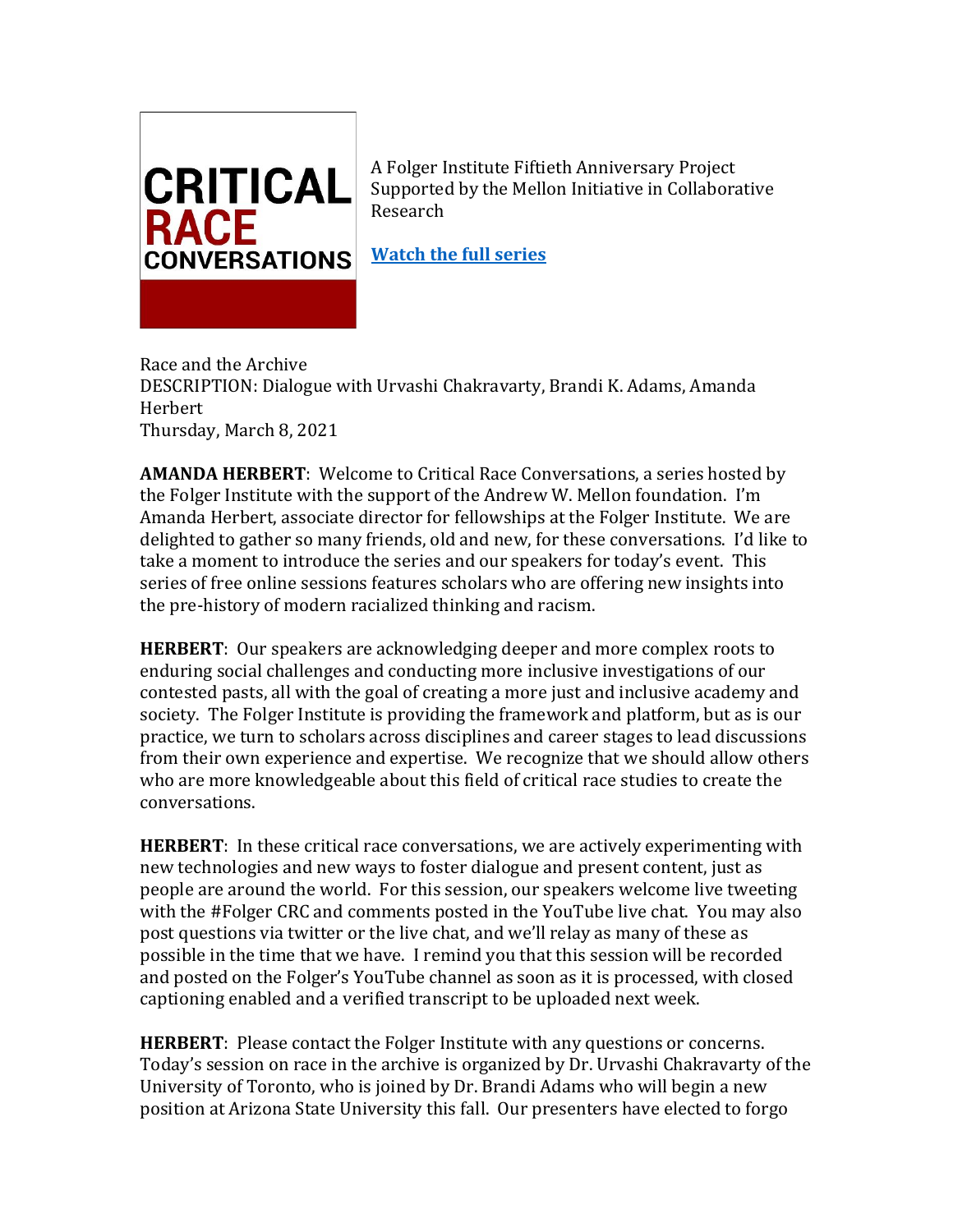long introductions in favor of more time for discussion, but you can learn more about all of their accomplishments by following links in the chat. Welcome all, and we look forward to this conversation.

**URVASHI CHAKRAVARTI:** Thank you so much for that wonderful welcome and thank you to everyone for coming. It's such a busy time, and we're so grateful to be able to think with you and talk with you. And, Dr. Adams, I'm just really excited to be in conversation with you and to learn from you. And I wanted to begin by thinking a bit about the terms of our conversation today. The title of our session is Race in the Archive, and I thought it might be helpful to start by reflecting on what we actually mean by that term. We use it frequently, but what do you understand by the term, "The Archive?"

**BRANDI K. ADAMS:** First off, I am super excited to be able to talk with you as well, Professor Chakravarty, and thank you to everybody at the Folger for hosting us. I think today I'm going to begin a bit humorously with something that some of you may have seen on Twitter. So, I'm going to share something on my screen very quickly. Hopefully, you can all see this. And this is from Archive Memes.

**ADAMS**: And as you can see, there is a sort of befeathered, exciting, spectacular Archive, and there's the sort of, how shall we say, sort of less exciting, maybe more practical archive. And this is something that Professor Chakravarty and I have spent a lot of time sort of thinking about. But I thought this visual sort of captured this humorously and quite beautifully, particularly since the conversations have been happening on social media and on other places as well.

**ADAMS**: So today, what I'm going to do is sort of limit the conversation a little bit. I would like to think about the Archive in the way that literary scholars and cultural critics speak of it and a little bit how archivists and librarians do. But I do want to quickly acknowledge that there are so many other fields that think about how archives get used. They think very broadly and very deeply. But I want for us to sort of stay within our comfort zone, so I think what we'll do is sort of limit it to literary critical and literary historical fields.

**ADAMS**: And I want to say that archivists and librarians have worked tirelessly to catalogue and describe objects and countless texts, both in manuscript and print, and objects and paintings, in an attempt to organize collections of materials. This work is completed by expert individuals with whom I would not be able to do my work, without whom I believe Professor Chakravarty wouldn't be able to do her work, and we do want to acknowledge these people and their just vast knowledge and expertise.

**ADAMS**: But, as literary and historical scholars, we have to have greater conversations, as do other people in other fields. But for us, greater conversations about the complications of this work. And for now, I want to say that what we're going to be doing is narrowing the sort of definition to our collective understanding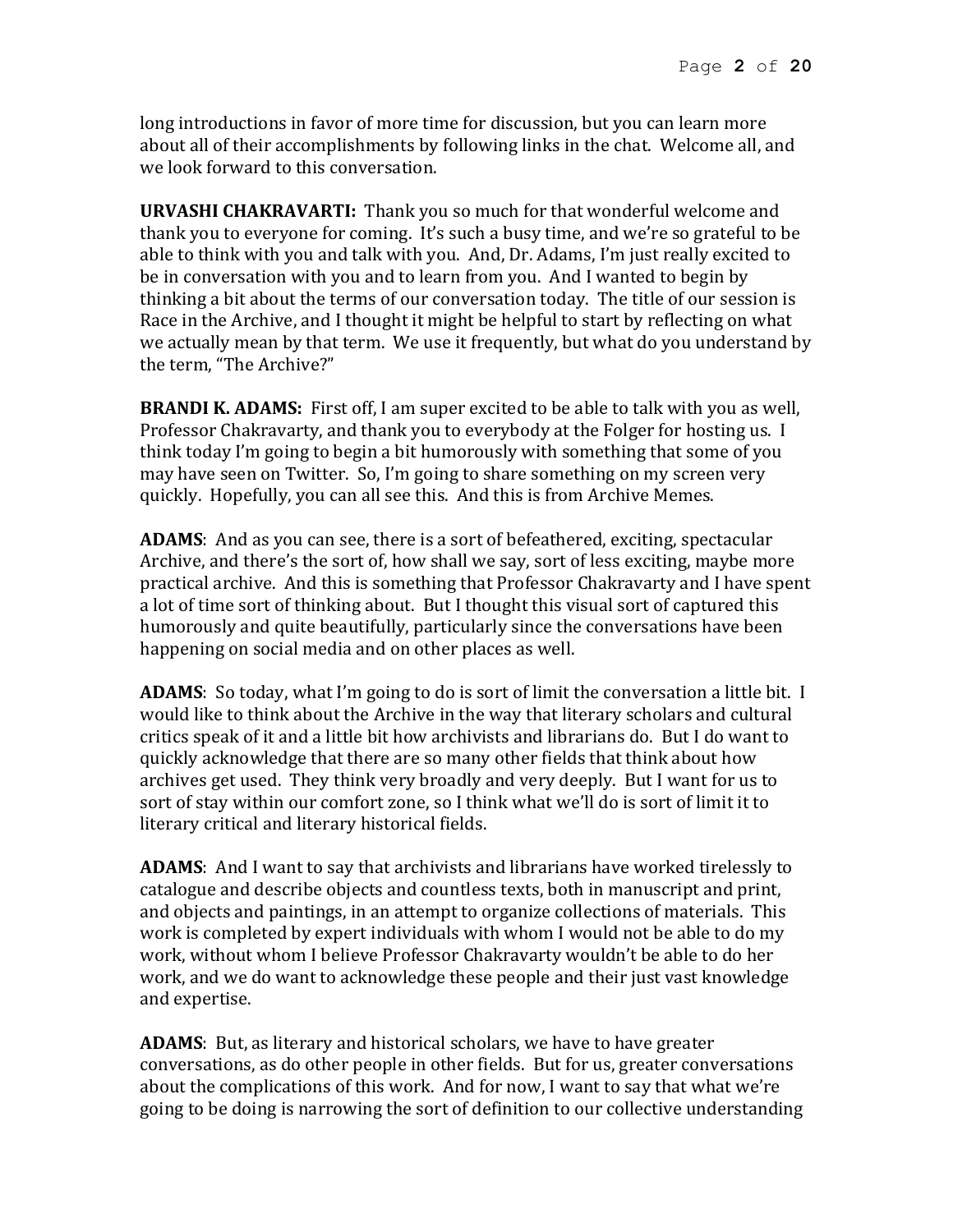of the space. And what I mean by that is that the archive is both a particular space and a liminal space that contains real objects and texts, where one hopes to find answers to the gaps in knowledge about literary texts or historical moments, or both, that we encounter in our research.

**ADAMS**: And whether it's we want to know more about it or we're trying to understand other people's research, there are different motivations for using this space. Something that I found that was really interesting, the first use of the archive in English is in 1603. It's a translation of Plutarch. And it might be the word tabulai That's the closest I could come up with.

**ADAMS**: So that sort of complicates the term as well because it's both a metaphorical and an actual space and it's one that's always used in translation. So, I think that's really rather exciting as well. And the other thing that I want for us to keep in mind is that for some scholars, work in this liminal and particular space, can be one that is painful when you're sort of looking at the past as it pertains to you as a person of color, or a disabled person, or a queer person.

**ADAMS**: We want to really be mindful that the space isn't one that is necessarily comfortable at all times. And it's also freeing because it's a space where sometimes your instincts get realized, you feel like there's something that's there, and it's there. Sometimes it can be limiting because the work that you want to do, you don't necessarily find the answers in the archives, but that doesn't mean that they're not there.

**ADAMS**: But I think that together, hopefully throughout this conversation, Professor Chakravarty and I will just explore how we understand this liminal and particular space.

**CHAKRAVARTY**: Thank you so much. And as you're talking about the liminal and the particular, and also as you're thinking about that, sort of, early use of the archive, which is really fascinating, I want to ask you a little bit more because I know this is something that you're also thinking about in your own work, whether we can look at texts themselves, whether they're historical or literary, as a type of archive and whether artifactual traces have to be difficult to reach in order to constitute an archive.

**ADAMS**: No, I don't believe that they need to be. I think that, at times, the work that we are engaging with, whether, in my case if it's early modern drama or it could be early modern historical materials, it could be anything, I think that representational forms that appear in these texts, in my own way I believe can be a part of this larger liminal space that we go to to think about the past.

**ADAMS**: And I wouldn't be able to do this, of course, without the work of cultural and literary historians, including Saidiya Hartman, Kim F. Hall, Jorn Rusen, Margo Hendricks, Patricia Parker, and countless other scholars who think about physical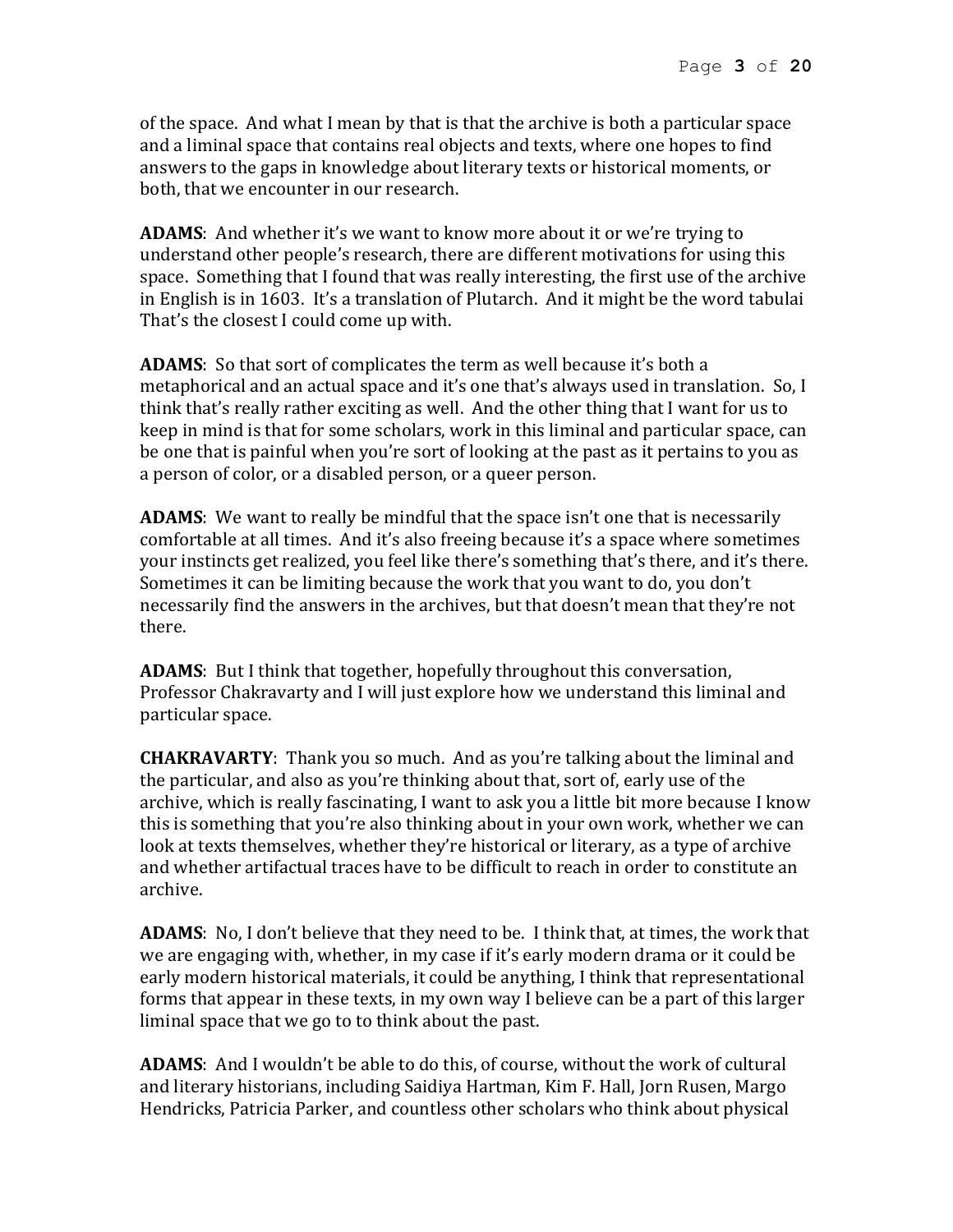objects, people, places… They originally thought about this by, sort of, encountering the texts. I should also bring up Imtiaz Habib, without whom I think a lot of us would not be able to do the kinds of work that we want to do.

**ADAMS**: Because these are the scholars who looked at the texts and felt like there was something there, and then were able to think about and work with the archive until this material appeared and changed the face of the scholarship that we try to do. I also think that we want to be very careful about the relationship between fiction and history, but at the same time realize that representational forms can be a part of history and can be a part of the archive itself.

**ADAMS**: And I am such a fan of your work and I am just really excited to be here with you today. And I, kind of, am wondering what you think about how the archive plays a role in our disciplinary and professional lives.

**CHAKRAVARTY**: Thank you. And likewise, as you know. I find myself thinking a lot about the almost interchangeable way in which we use the term, "The Archive," in everyday discourse. So, we use it to talk about the materials and the texts and the artifacts themselves, but we also use it to talk about the institutional or the structural space of the archive, as the sort of, bricks and mortar that house these documents.

**CHAKRAVARTY**: And because of the slippage, I think there's tacitly a third sense of the archive as a kind of disciplinary or professional imprimatur. And I'm thinking a bit, also, about the terms of our conversation it's, "Race and the Archive," and I think often there is a way in which race is seen, sort of, mere theory, and the archive is the empirical truth. And so, I, sort of, am excited for the chance to think with you about how to really take those terms apart a little bit.

**CHAKRAVARTY**: So, there were, sort of, four broad points that I think I'd like to think about in the next few minutes. And the first is the question of who gets to go to the archive and how that works in terms of our discipline. So how is access to the archive assumed or controlled? How does gatekeeping operate? Both in terms of actually going to these spaces and in terms of encountering these materials. So, are you quote end quote a real scholar if you haven't been to XYZ archive or if you haven't been to any archive?

**CHAKRAVARTY**: How does the physical space in the situation of the archive operate? And by that I'm referring to both the architecture of the archive, but also where it's located. So, in particular, I think about what it means to be a scholar of color. For instance, moving through Capital Hill or San Marino or the Gold Coast of Chicago, just to name three spaces were archives are located that have very particular kind of geographical and historical resonances. There's also the question, of course, of who gets to travel to archives in terms of their financial resources, who's able to afford it.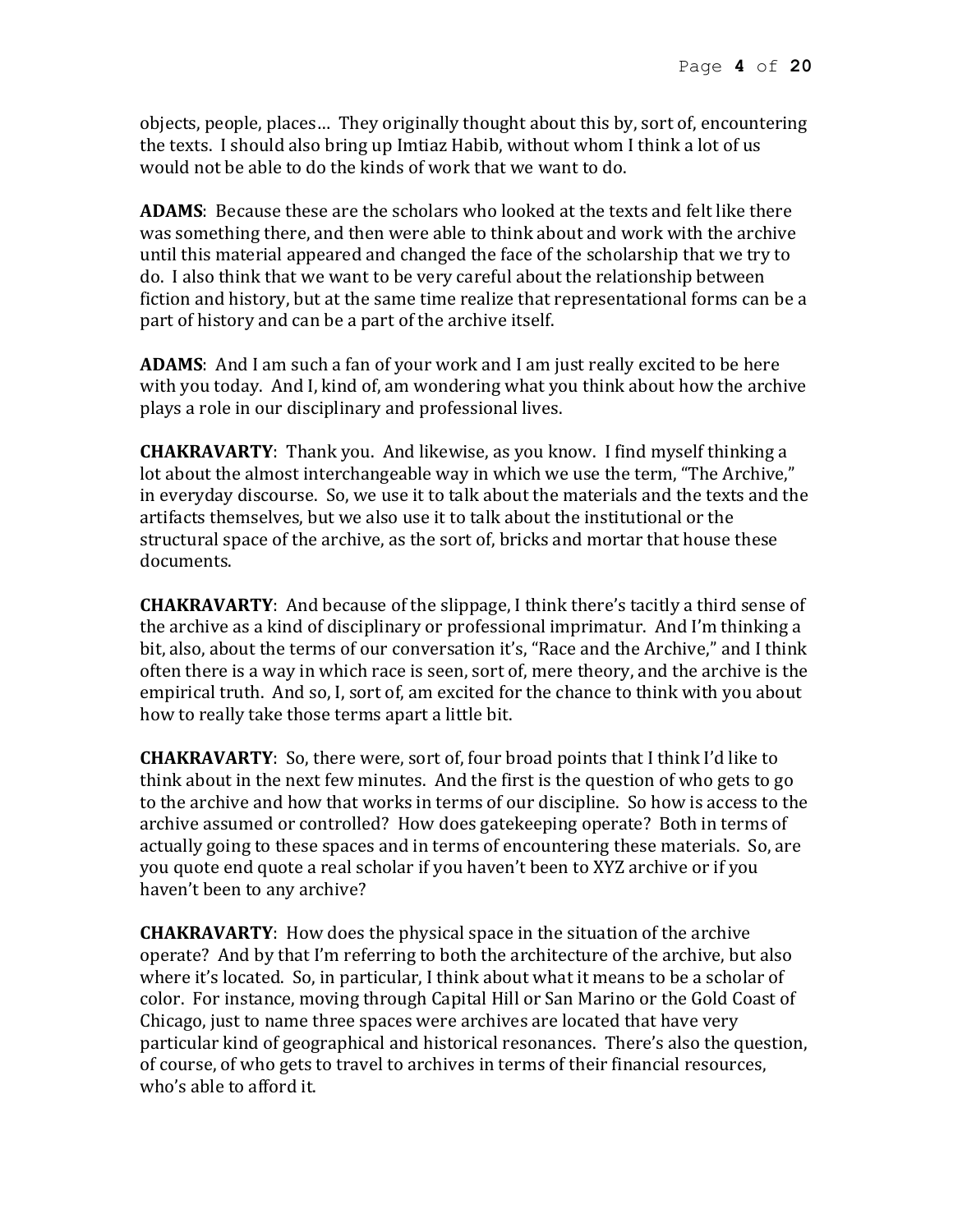**CHAKRAVARTY**: And I think it's important to remember that archives are a place where we go to encounter the texts and documents and artifacts, but we also encounter other people working with them. So, they're spaces where networks are formed and reaffirmed and ratified. So, they are sort of intrinsically professionalizing spaces and that means that they are also subject to all of the other quandaries, or many of the quandaries, that we need to, sort of, think about in relation to professionalizing spaces.

**CHAKRAVARTY**: And speaking of the financial piece of the puzzle, I've been thinking about the ways in which archival fellowships operate and have changed a little bit, particularly over the past year. So, I'm really heartened by the capacious ways of thinking about fellowships that the Arizona Center for Medieval and Renaissance Studies, or the Folger, have modeled for us over the past year. But I think there's a way in which, traditionally, there have been particular kinds of work that perhaps fit more readily than others into the archival fellowship mold.

**CHAKRAVARTY**: And one of the things I love so much about your brilliant work, Dr. Adams, and the work of scholars like Miles Grier is how it so beautifully clarifies the imbrication of quote end quote traditional forms of book history with early modern race making. And there's another piece to this too which is about digitalization projects, which have made documents and materials much more available.

**CHAKRAVARTY**: And so, it's democratizing, but I do wonder whether it has to potential to place further pressure on the book or the text or the artifact as itself a kind of object that's presumptively the urtext and one that also takes on a kind of iconic value. And so, this brings me to my third point which is that there's a kind of studies, somewhat staged, neutrality around the term, "The Archive."

**CHAKRAVARTY**: And that makes me think about the kinds of work and particularly the kinds of affects that are not allowed or enabled by or occasioned in the archive. And I'm thinking here of Kim Hall's work but also work by Hartman, by Christina Sharpe, and others. And so, the question for me sort of becomes whether the archive demands or rewards white affect and particular kinds of white affect.

**CHAKRAVARTY**: And then the final point I'd like to maybe think about a little bit or unpack is what we go to the archive to do. And often it's to try to discover new things. And this discourse of discovery for me is so complicated partly because the way in which it thinks about, or doesn't think about, who's labor is involved, what kinds of labor are involved. But I also wonder what kind of impulse drives discovery as sort of the teleological aim of working in the archive.

**ADAMS**: I think that that is a wonderful question and it actually leads me to a question to your question, which is to think about… This has to do with sort of the… It's a seeming colonial impulse to want to discover and as you've mentioned in our other conversations, to plant a flag on an object or a text and claim it as your own, when in fact there are so many other people who are involved.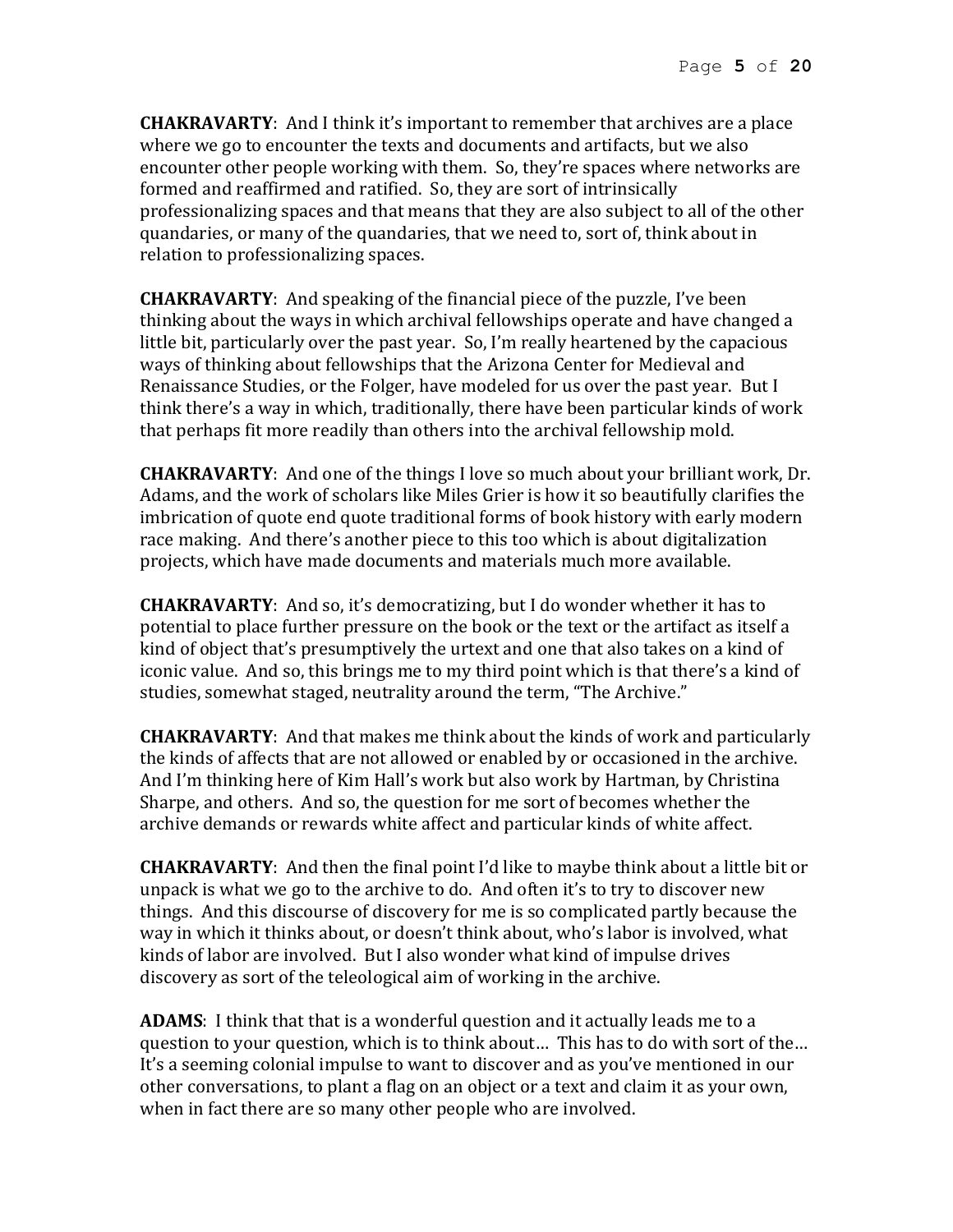**ADAMS**: So, as we think about recovery or uncovering something, or discovering something, or rediscovering something, at the same time I also wonder, during this whole process of looking for material texts or objects, what does the archive cover up? What does it make it difficult for us to know? What does it obfuscate?

**CHAKRAVARTY**: Thank you. And yes, I've been really grappling with that problem of, you know, the sort of language of discovery that gets mobilized and what it implies, and what kinds of habits of thought, also in terms of disciplinary and professional mechanisms too that it involves. And I do wonder whether this is? a moment to think about cataloguing how we recognize these different kinds of labor that often aren't fittable? or acknowledged when we look at archival materials.

**CHAKRAVARTY**: But then, as you say, the projective recovery is so important. And I'm particularly thinking here of Imtiaz Habib's work which is so invaluable and foundational, and his insistence on history's that scholars have refused to see or synthesize. And one of the things that I think is so useful about his work is the way in which it approaches what seem to be gaps in the archive. Right? The blanks, what's missing or left off or left out.

**CHAKRAVARTY**: And so, one really troubling instance of this that I've encountered, for instance in my own work, occurred when terms of servitude are conveniently left blank in indenture contracts, and what kinds of implications that might have. And I've also been trying to think and write about the sort of semantic assonances between blankness, the blanks in the archive, what's missing, between blankness and whiteness and the ways in which whiteness strategically structures blankness.

**CHAKRAVARTY**: So that the blank of the archive, the missing of the archive, and this is something that Peter Erickson and Kim Hall have really vitally noted, reflects whose lives are worth recording and whose lives are not worth recording. And then that also makes me think of someone like John Blanke himself [LAUGHS], right? The black trumpeter in Henry the VII and Henry the VIII courts. Is Blanke his name? Is it a play on blanco? What does it reveal or obscure about his identity?

CHAKRAVARTY: And what scholars like Saidiya Hartman and Marisa Fuentes have originated and modeled, of course, are critical methodologies. Really crucial critical methodologies of reading the traces in the archive in light of the imperial and the racial violence that placed them there. And so, if we think about Hartman's praxis of critical fabulation, for instance, to try and respond to and exceed the confines of the archive. And what becomes a kind of mandate of verifiability, but that mandate, of course, lends itself to particular aims over others.

**CHAKRAVARTY**: And as I think about this, I'm reminded also of Christina Sharpe's theorization of the "Ditto ditto," in lists of enslaved peoples, for instance, where the ditto both denotes someone but also precisely obfuscates that person and becomes a kind of placeholder of suspended humanity in the archive. So, I think we're left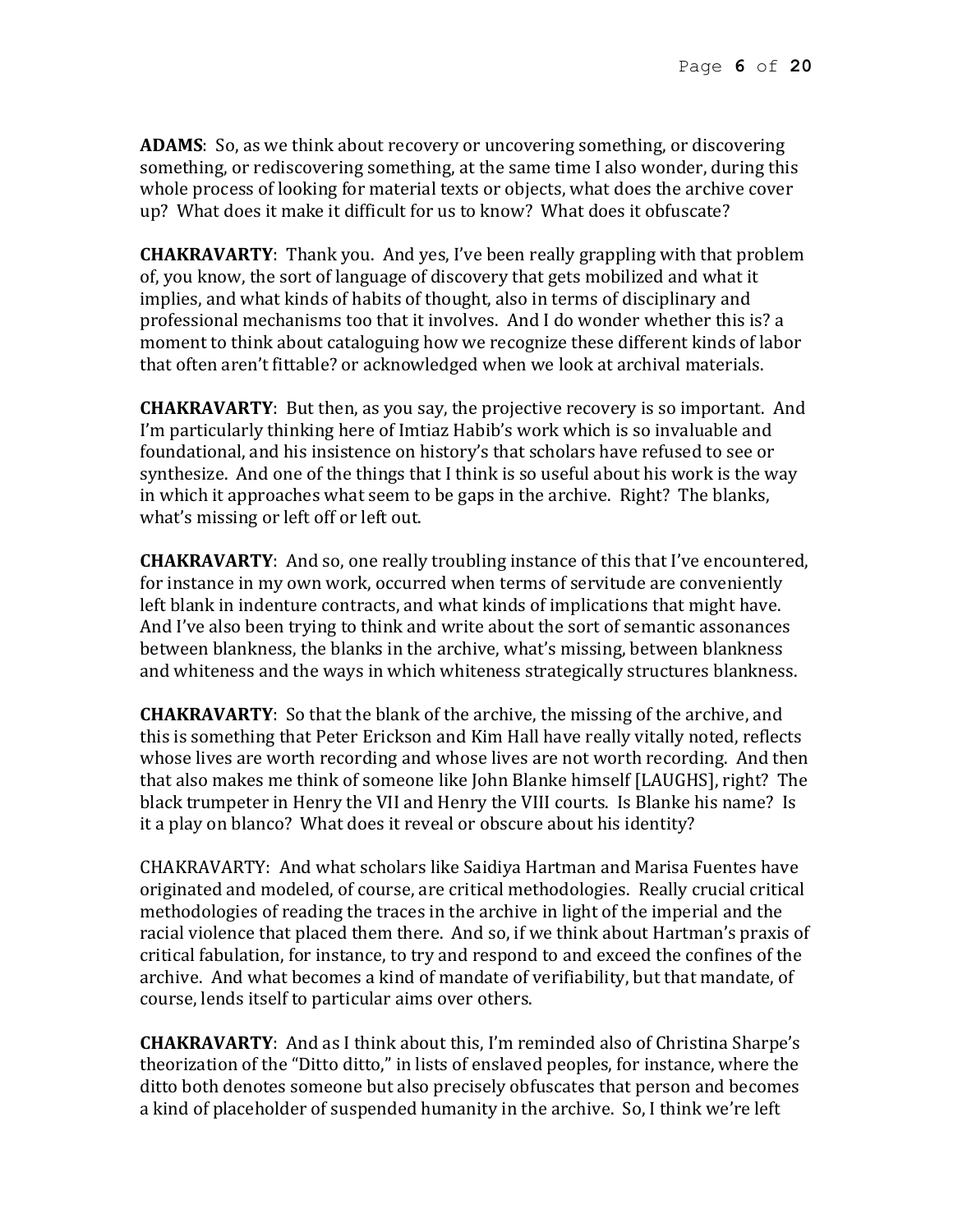with two really big questions which is, "How do we read what isn't there?" in Kim Hall's famous formulation, but also, "How do we read what is there?". And how do we recognize and contextualize that material theoretically as well as historically?

**CHAKRAVARTY**: And I think if we, sort of, grapple with these questions, one big part of it has to be about the work that preservation and also provenance does in relation to the archive. And I know that this is something you've thought about a lot, so I'd love to hear more from you about what you think about the question of destruction in relation to the archive. So, are archives a form of destruction? What traditions have we destroyed? And where do things come from? What is their provenance? How do we think about these kinds of myths of origin as it were?

**ADAMS**: Yes. So, in my own strange way, I have a very small background in archeology as well as literary and cultural history and literature. And some of the ways I like to think about the archive is not dissimilar from the act of archeology itself, where there are archeologists who acknowledge that by the physical act of digging something up out of the ground and taking it out of a preserved status, or diving into the ocean and pulling material or people out, is a form of destruction.

**ADAMS**: It may be ecological destruction; it might be historical destruction. How do we think about the material that's there? If you find an amphora or pottery that's broken, was it broken was it was placed in the ground? Was it broken as a matter of geological shifts and changes in the space that you're working in? And what happens once we start exhuming all of these bodies, objects, texts, out of the ground.

**ADAMS**: And we try to contextualize it in the best ways that we can, but we still have to acknowledge that what we've done is destroyed an environment in order to recreate an environment to try to understand that environment. And I think that acknowledging the process that happens while you're entering into a space that is organized in a particular way, or disorganized in a particular way, depending on what kind of archive you're going into.

**ADAMS**: the act of putting your hands into a box full of papers and letters that have not been organized in a particular way, and you maybe have a compulsion to want to organize them, you're still altering the space, and you're still altering the texts. And you're still altering the organization or disorganization that's there. And I think that this is another way to, sort of, keep focusing on the multiple layers of people, places, things that are involved when we think about the archive itself.

**ADAMS**: To sort of stretch out my archeology metaphor a little bit more, by way of personal example, when I had the great fortune, when I was a senior in college, to live in Athens, Greece for a summer and go on an archeological dig, and one of the things that we were able to do was to see photos of the dig from the 1930s. I was the college student, and we were doing all of the heavy digging ourselves. We were cheap labor, it was an opportunity for us to learn, and we learned so very much.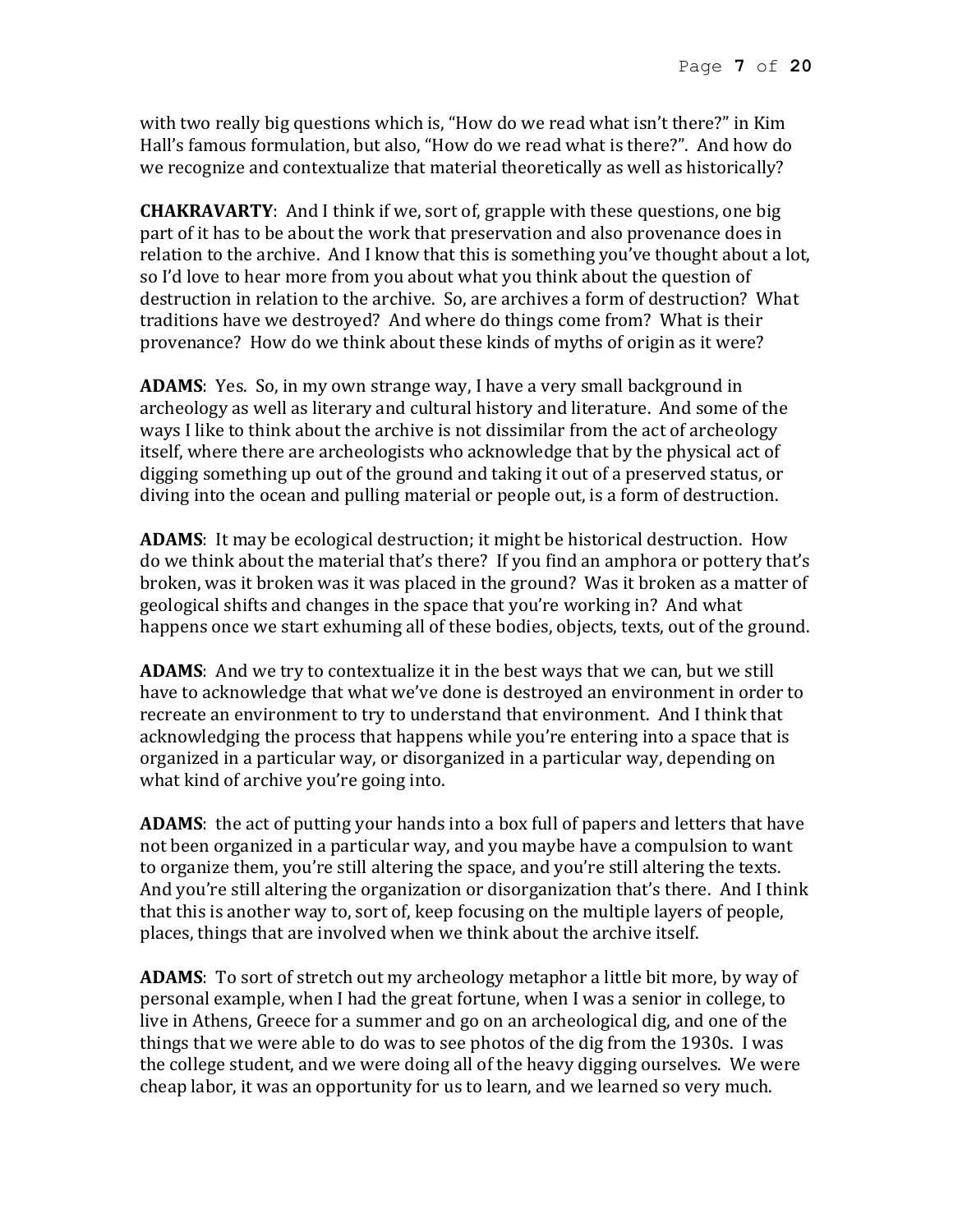**ADAMS**: But part of… In the 1930s and 1920s when these sites were first being opened, they were using Greek labor. Men who would come in from all over Greece. Sometimes they were in Athens, sometimes they were from the islands, and they would spend hours and hours and hours digging the trenches and understanding the space. Understanding where to stop in case you hit a grave. What to do. And I think we also need to acknowledge those people as a part of this larger project.

**ADAMS**: And then the other thing I wanted to think about as well is that, as you're digging to the level that you want to get to, we wanted to get to fifth century BC, we were throwing out 13th century Turkish pottery. Just over our shoulders. And for medievalists that's horrible because you're watching a piece of history that you're interested in being sort of thrown to a refuse pile. In the same way, I think that we do this with the archive. We go through stages of history as we're getting to the place and the space that we want to be.

**ADAMS**: And I also think it's our job to acknowledge the countless people who organized and kept it safe, who built the vaults in which the materials that we get to see and get to experience have existed. And a lot of times this can be low paid laborers who make sure that all of these things happen. And I think that helps us to keep these things in check as we think about all of the layers that get destroyed.

**ADAMS**: Sometimes cultural memory gets destroyed and we also destroy the expertise of the people who were a part of a process as we're trying to get to the space that we need to get to. And I think that the other thing that you have certainly brought up earlier is that, how do we think about the people who are a part of the physical text that we look at?

**ADAMS**: So, I can't help but think if I am looking at a book that's made from rags, I think of work like Heidi Craig's excellent, wonderful work on Ragpickers who were women who would go and collect the rags that were then boiled and turned into paper. Are we erasing them? Are we destroying them in our search for this particular archival material? Do we think about the people who were charged with, if they're linen shirts, picking linen?

**ADAMS**: If it's cotton and we are, sort of, running up on times in which people enslaved people, were picking cotton, whether on the islands or elsewhere. How do we think about that? How do we consider all of this material? How do we deal with the fact that our good fortune sometimes comes at the exploitation of other people? And that can be stultifying when you enter the space itself.

**ADAMS**: How do you, sort of, handle the fact that you're a part, whether you like it or not, of this colonial discourse of, like, coming in and trying to reorganize this material? Maybe you can say in the end what I'm trying to do is bring to light the disjointed nature of this kind of search, but at the same time it's hard not to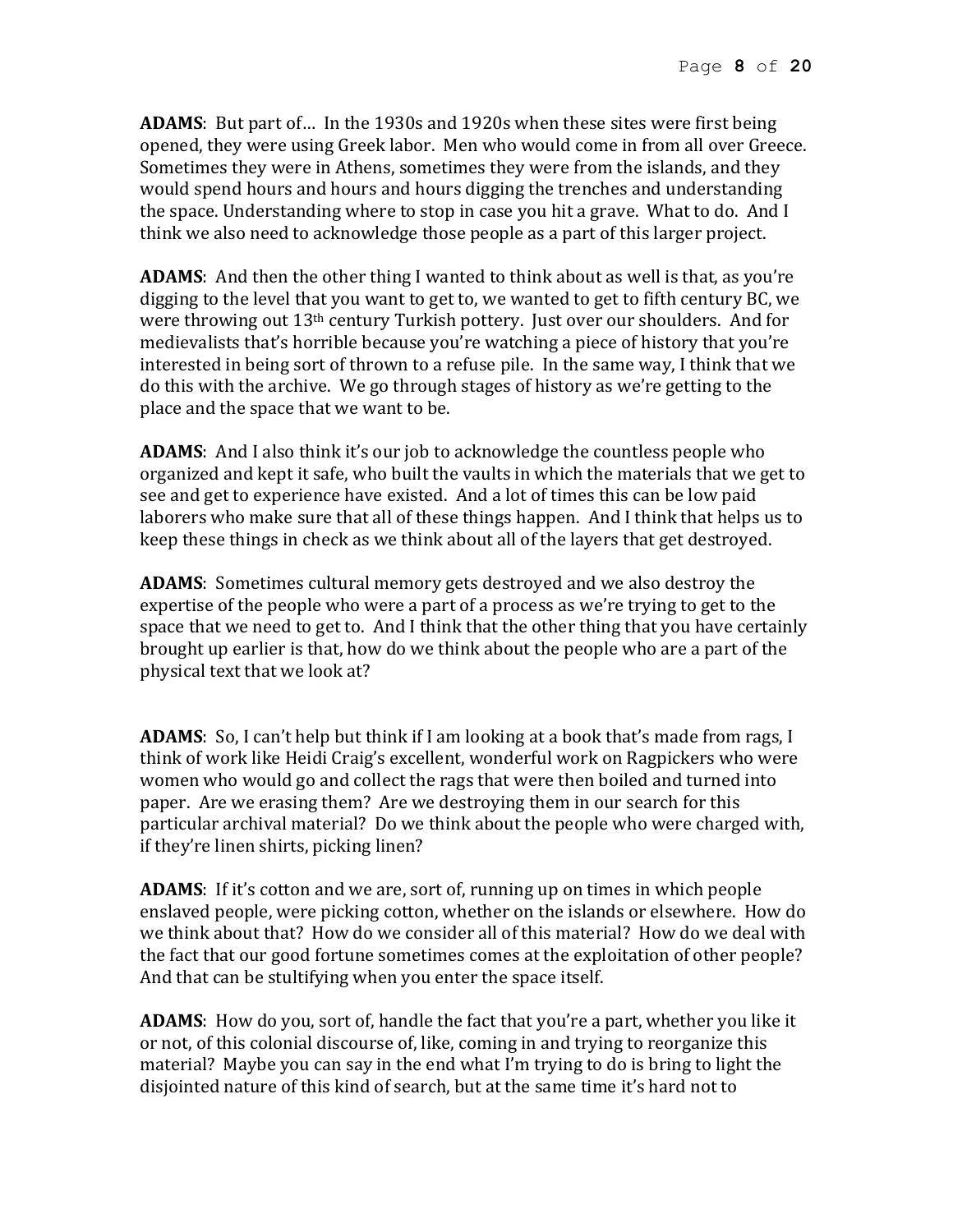continually thinking about, sort of, the… Oh, my goodness, the hundreds of hands that were a part of the material that you're lucky to study.

**CHAKRAVARTY**: Thank you. And I love the way in which it's sort of taking us through the layers of history. Of labor, the genealogies that structure our experience of these texts, and the way in which they're so often elided. And I suppose that the question then sort of becomes, how do we reckon with where the money to fund these archives, the money to structure these archives, the money to fund our ability to work in these archives, where does it come from and how do we deal with the implications of that sort of apparatus?

**ADAMS**: I think that the minute we walk into any library, I don't know if you feel this way, but you do think about who founded the library, what principles it was founded on, the ethics of those principles. Do I simply say, "Oh, this is of a time and a place? Do I sit and meditate for a minute about how these materials ended up in this space?" And I also have to acknowledge whether I like it or not, I'm working in a capitalist framework.

**ADAMS**: There are going to be people who have to work, whether it's the wonderful security guards who greet you as you're coming into the library, it's the docents, its volunteers, it's the library staff of all sorts, who are, sort of, helping you to be able to do this work. But in order for them to do their work, they also need monetary support, and that's something that, whether we like it or not, we have to acknowledge as well.

**ADAMS**: And in order to be as ethical as possible, it's important to at least acknowledge it. I think one of the things I will find myself continually talking about during this whole process, and I've been so lucky to, sort of, have some extended conversations with Professor Chakravarty about all of this, and I keep harping on the word, "Acknowledgement."

**ADAMS**: Like, if there's a place for us to be able to acknowledge every single entity, I know it would take hundreds of pages in order to do that, but at least for ourselves, just to remember, that in order for a book that you call up at whatever library or archive, in order for it to exist and be where it is, it's had a whole life of travel.

**ADAMS**: People who spend a lot of time studying provenance, I think particularly right now about Claire Bourne and Jason Scott-Warren who are tracing the provenance of a 1623 edition of Shakespeare that likely belonged to Milton, how did it get from Milton and Milton's family in England, to Philadelphia? And there are going to be these questions of, like, was it purchased ethically? How did it get here?

**ADAMS**: What kind of money was it bought with? Whose been caring for it? What did those people know or what do those people know? I think those are the things that I'm going to continually return to. And I think a lot of scholars do, you want to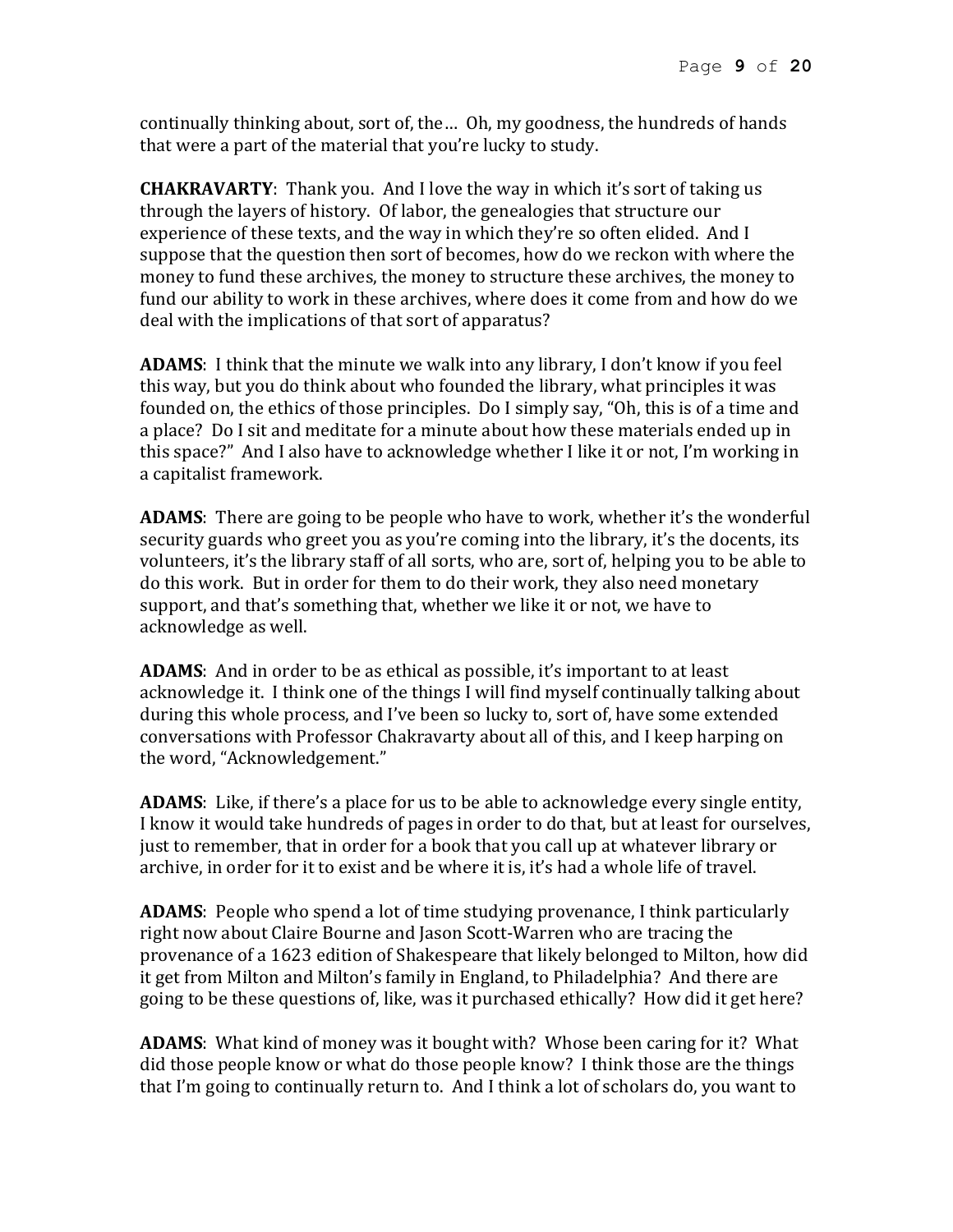know where funding comes from, how funding works. Who gets the funding? 'Cause that's another question.

**ADAMS**: Do you want to see as many different people able to interact with this material? Because how I look at it is going to be different from how you look at it, from a whole array of scholars. And I think, again, I think I'll keep harping on the word, "Acknowledgement," and to think about how the material you work with came to be with you in that moment, and why this relationship is ultimately important.

**ADAMS**: Yeah. So, one of the questions that sort of I'm very curious about because we think about all of this material being collected together, how do we do that as ethically as possible? Can we collect without colonizing? Can we do it without decontextualizing? Like I said before, pulling objects from wherever, putting them together into a collection, and trying to make sense of them. Is that possible? Do you think that's possible?

**CHAKRAVARTY**: So, I'm really struck by that very sort of vivid image that you've drawn for us. That is so important. I think of the networks, these vast networks of labor and how much of it is invisibilized, and the way in which it's almost impossible to acknowledge all of that work and that labor because we don't know since it's been invisibilized. It's been elided.

**CHAKRAVARTY**: And I think this question of how do we sort of collect without colonizing, without decontextualizing it, I think it really speaks to the responsibility of the archive, what that responsibility is, and to the history of particular archive's relationships to imperialism and to white supremacy. And I keep thinking of Michael Witmore's comment at the opening of the second RaceB4Race symposium in 2019.

**CHAKRAVARTY**: That the first director of the Folger Library, Joseph Quincy Adams, stated at its opening that it would promote quote/unquote, "Anglo-Saxon Culture," in an age of immigration to sort of stem the tide of immigrants, or an attempt to do that. And for so many archives, that history is literally part of its foundational ethos and its originary logic.

**CHAKRAVARTY**: So, I think in order to grapple with that history, I know that there are many conversations ongoing that consider the responsibility of any given archive in its physical space, both within and without the building itself. So, the questions that occur to me, and these are questions that we know, but I think it bears repeating, whose bags get checked extra carefully? Who's asked to show their badges repeatedly? Who's followed by security guards, by police even?

**CHAKRAVARTY**: Who is seen to belong in these spaces? And there's also the role that these archival institutions play in the cultural imagination, whether or not it's intentional or volitional or even desired. And one of the things I'm very struck by is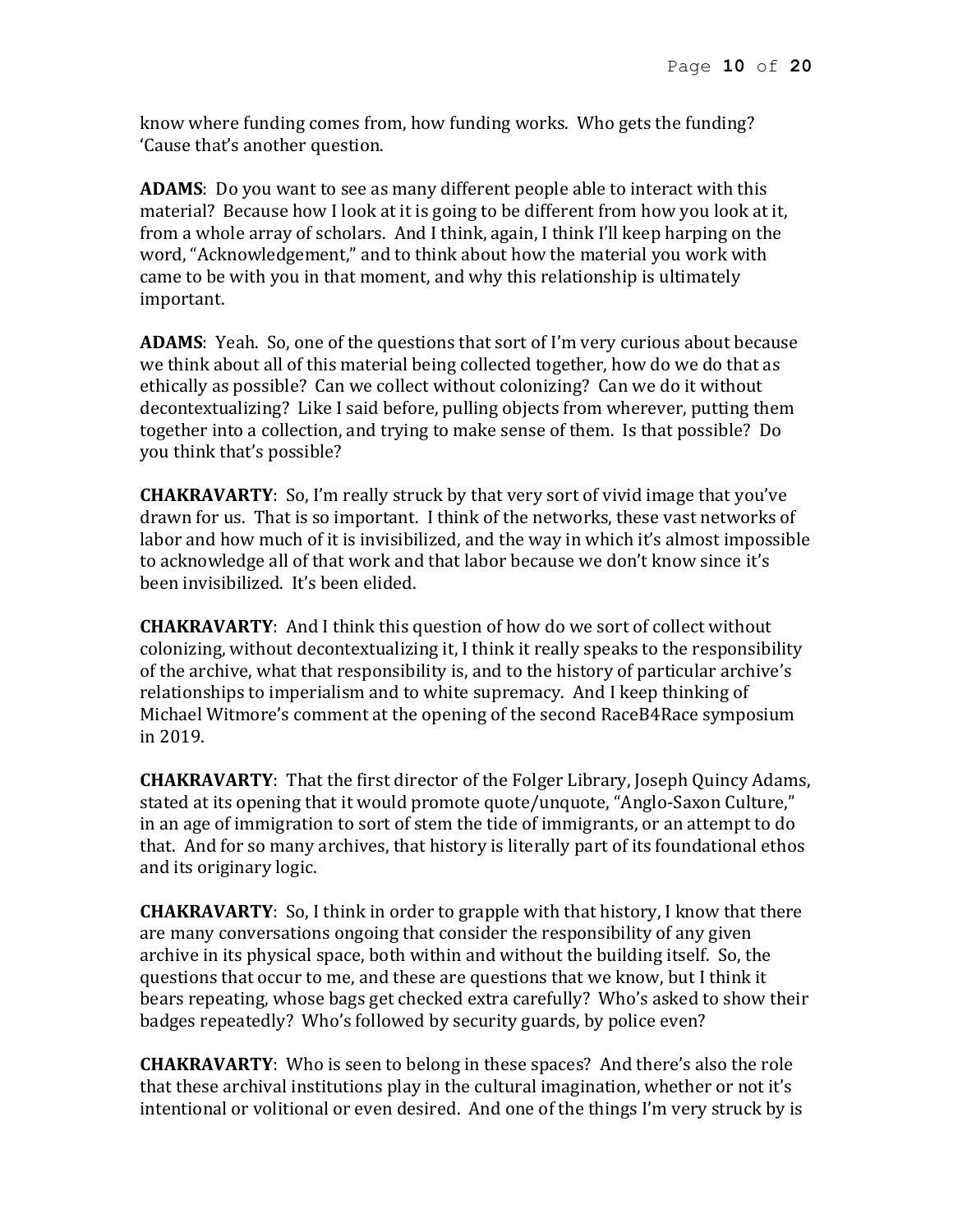that I understand that in advance of the Capitol insurrection in January, a letter was prepared to send to the Folger, even though I don't believe it was received in the end, to assure the Folger that they wouldn't be affected by the insurrection.

**CHAKRAVARTY**: And so, I'm thinking about this kind of originary history of white supremacy sort of tying into this archive as a sort of persistent emblem of white supremacy and what can be done to and what must be done at every step to resist those attempts to coopt these spaces and these materials. But even in localized ways, I think there's a question of who is accorded expertise in the archive?

**CHAKRAVARTY**: Who is, to borrow that famous term, presumed incompetent in these spaces? And the question of sort of where the money comes from is such a complicated one, as you've been saying already. And it's complicated too not just because of our obligation to acknowledge the conditions that frame our ability to be in these spaces, but because of the way also these genealogies of the financial underpinnings of these institutions actually affect current practices too.

**CHAKRAVARTY**: So, for instance, I'm thinking of collections which contain plantation records and histories of slavery where you have to request permission to use these collections, in any way, from the family who donated them. Not just to reproduce them, but even to quote them. So, to what extent do these practices, not only structuring, but frankly policing access to these histories, to these knowledges, to these genealogies, and how do they really delimit the range of frameworks and methodologies and questions that we can bring to the archive?

**CHAKRAVARTY**: So, I think though the broader question that I may be gesturing to you is how we consider the relationship between preservation and reparation. So, preservation is obviously a priority, but I think it's important to consider, as you've been saying, the epistemologies that structure the impulse to collect and to collate and to really acknowledge firstly, and then really unpack these epistemologies as they've molded. Not just specific archives, but the kind of larger specter of the archive over time.

**CHAKRAVARTY**: And I suppose I'm wondering whether we can think, not only about the narratives and the fictions that the archive allows, what kinds of stories it allows us to tell, what kind of stories it sort of enables, but also whether we can think of the archive itself as a kind of fiction. And what I mean by this is that I think we really need to resist all attempts to mystify the archive as a kind of neutral or stable edifice.

**CHAKRAVARTY**: And instead, I think we really need to contend with the kinds of strategies of race that have shaped it over time and that continue to inform it to this day. So, the archive, as we know, can operate as a sort of authorizing fiction to elide what it contains and to refuse the existence of what it doesn't contain. But it's also very much sculpted, as much as anything else, by the fictions and the strategies of race making.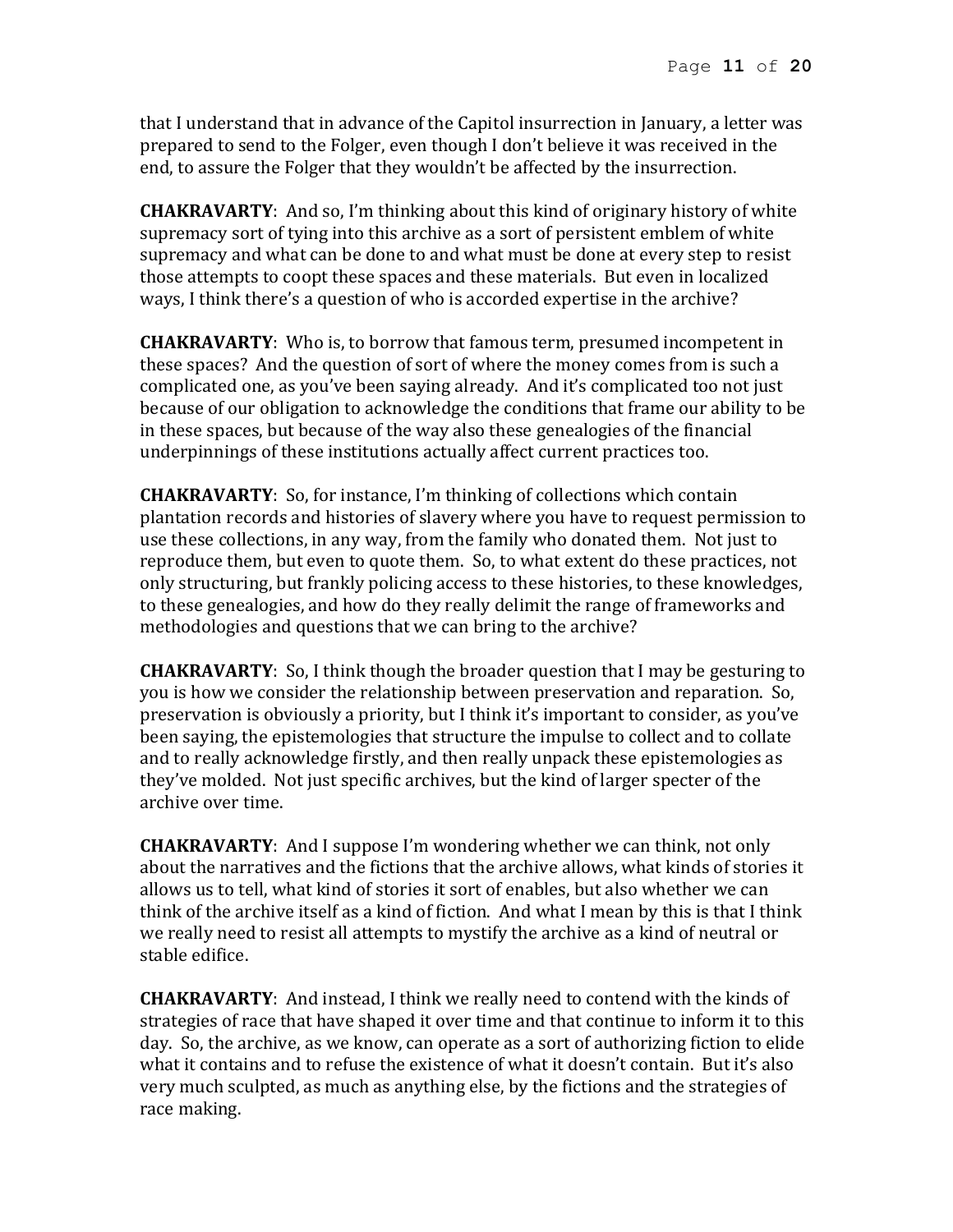**CHAKRAVARTY**: And so, I know we've been thinking quite a lot about, sort of, histories, genealogies, and I wanted, maybe, for us to think a little bit about futures. So, when we think about what the archive could be and about the future of the archive, do you have thoughts on where we can go? Where the archive could or should go?

**ADAMS**: I do have thoughts about it. And one of the things I like to bring up, and also do a plug for your future book that's coming out, I've had the pleasure of reading a couple of chapters and it is wonderful, and something that your book does is to remake the archive itself, which I think is extremely important. Not just to think about the stories that will be told but questioning the stories that have been told and the work that has been done that has been perpetuated as fact.

**ADAMS**: I think about a lot of the work that I've done myself in book history, the work that I've seen with recent book historians who are questioning a lot of work that was done by the new bibliographers, work that is often presented just as historical fact. There were people who were working in this particular way, they encountered early texts, and there's no other way to look at them.

**ADAMS**: And I've been really excited by the work that's coming out right now that challenges those notions on so many different levels, whether it's Tara Lyon's work on the Bodleian Library and how those collections were working to so many other bibliographers and book historians thinking about how this works. And I think about your work that is both forward-looking and backward-looking and challenging some of the thoughts that people were sharing about race or sort of explaining to us all that it didn't exist when in fact it does.

**ADAMS**: And you're drawing from 40 years of wonderful critical race scholarship while also going back further to look at the archive and to find examples of the history of whiteness and race making. That is absolutely important. And I think that's what I hope that the future of the archive can be, something where we're able to look multi-directionally. We can think about past, we can think about the present, we can think about the future.

**ADAMS**: I think, if nothing else, the pandemic has taught us that time is a, pretty much, wonderful illusion. Sorry to the physicists out there, but it's something through which we can work in a variety of ways. And I think that the future of the archive is one that acknowledges that the people that go to work in it don't look the same as they did in 1935. They include women, they include people of color, they include people who are openly LGBTQ.

**ADAMS**: And we are going to look at this material with our whole selves. One thing that I know I didn't do on my, sort of, first ventures into this space, was I was trying to fit into the mold of what I imagined a scholar should be. How a scholar looks at early paper, or how a scholar is supposed to handle certain material, how if the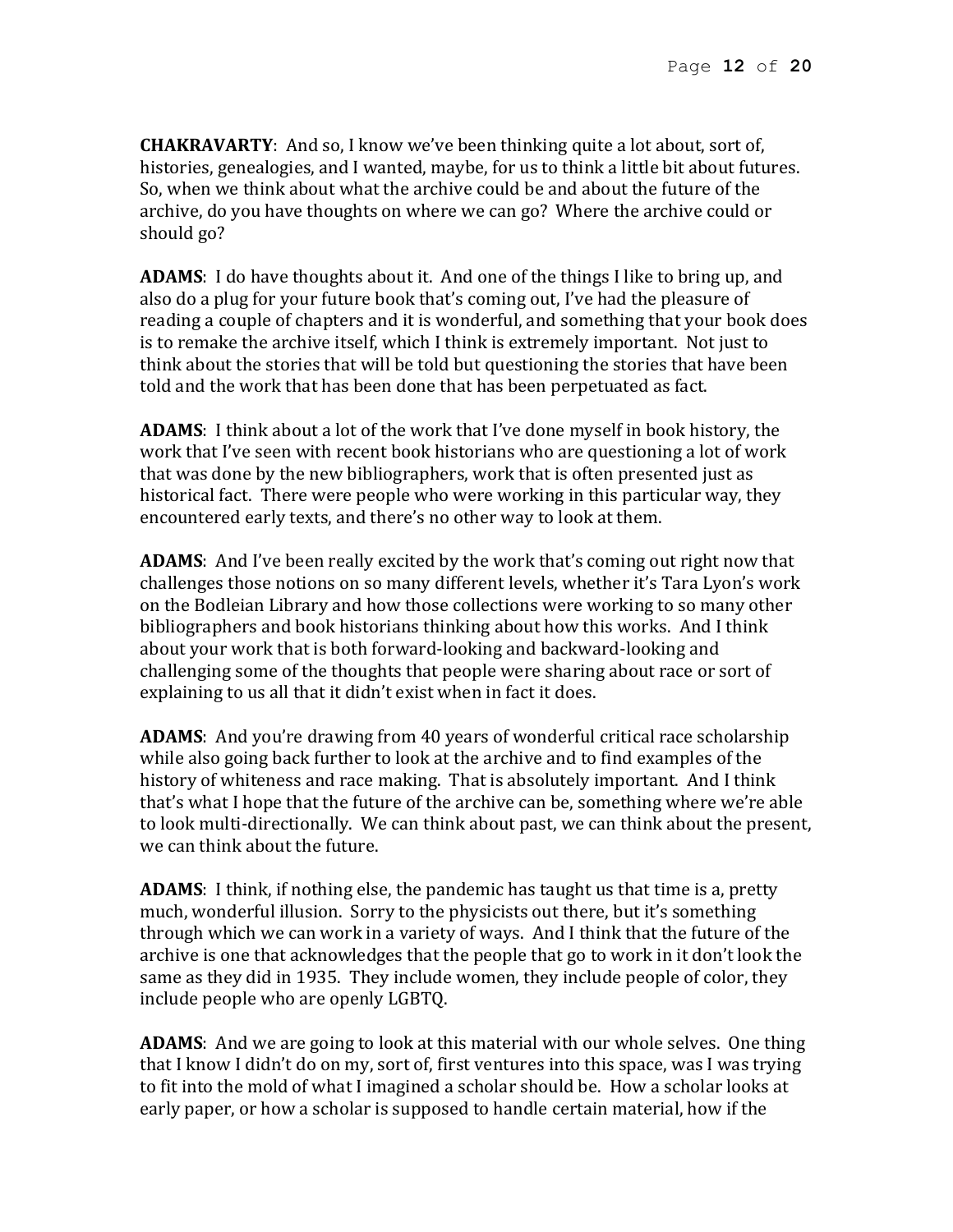material that you're looking at is particularly emotional, you bottle all of your feelings up as you're looking at it.

**ADAMS**: I think that the future of the archive is one that's open, welcoming. Where senior scholars will look for early-career graduate students and early-career scholars just to provide a hand or a conversation and a space where we don't feel like we have to be anybody other than who we are. Because who we are is extremely important and we wouldn't be able to find the material or think about the material, in the way that we do, if we weren't ourselves. How do you imagine it?

**CHAKRAVARTY**: Well, you were mentioning, sort of, multi-directional work and of course, as you know, your own work is just so amazing in this regard because of the way in which it, sort of, brings together these ways of working with book history, the material text, with bibliography, with performance, and with critical race theory.

**CHAKRAVARTY**: It really, I think, pushes the fields of all of these disciplines, and brings together these strands to sort of reveal how we cannot look at the archive, we cannot look at books and texts, we cannot look at materiality without thinking about race, and the ways in which we're thinking about bookishness, for instance. And the ways in which we're thinking about fair and foul. And I really, sort of, see the future of our inquiring in the archive as being so informed by this beautiful work that you're doing.

**CHAKRAVARTY**: So, it's so exciting. And I agree. I think that I would also say, in addition to hoping that we see these kinds of collaborations in the archives between, say, senior scholars, between graduate students, I would love to see a future that really demystifies the process of working in and with the archives so that, as early as possible, students are encouraged both to engage with and to query the traces of the past.

**CHAKRAVARTY**: By query I also mean query what is there and what isn't there, right? And why it's there. Because the archive can be a very intimidating space. And there are codes of practice and behavior specific to each archive that scholars of color, I think in particular, are under extra pressure to really get right. And so, I think the archive… I wonder what would happen if could be not just a kind of scholarly rite of passage, but a space to think with the past and with each other.

**CHAKRAVARTY**: And I also can't help thinking what it would look like if it could really be a space that thinks with the theoretical and methodological interventions of critical race studies from a range of disciplines. I've mentioned the way in which our work in the archive will just be transformed by what you were doing, and I also wonder whether it could be a space that really grapples with both the need for, but also the possibilities, of practices like critical fabulation, to go back to Hartman.

**CHAKRAVARTY**: Or with Imtiaz Habib's praxis of refusing, sort of, "White neutrality," quote end quote, in order to see the unseeable in many ways. Or one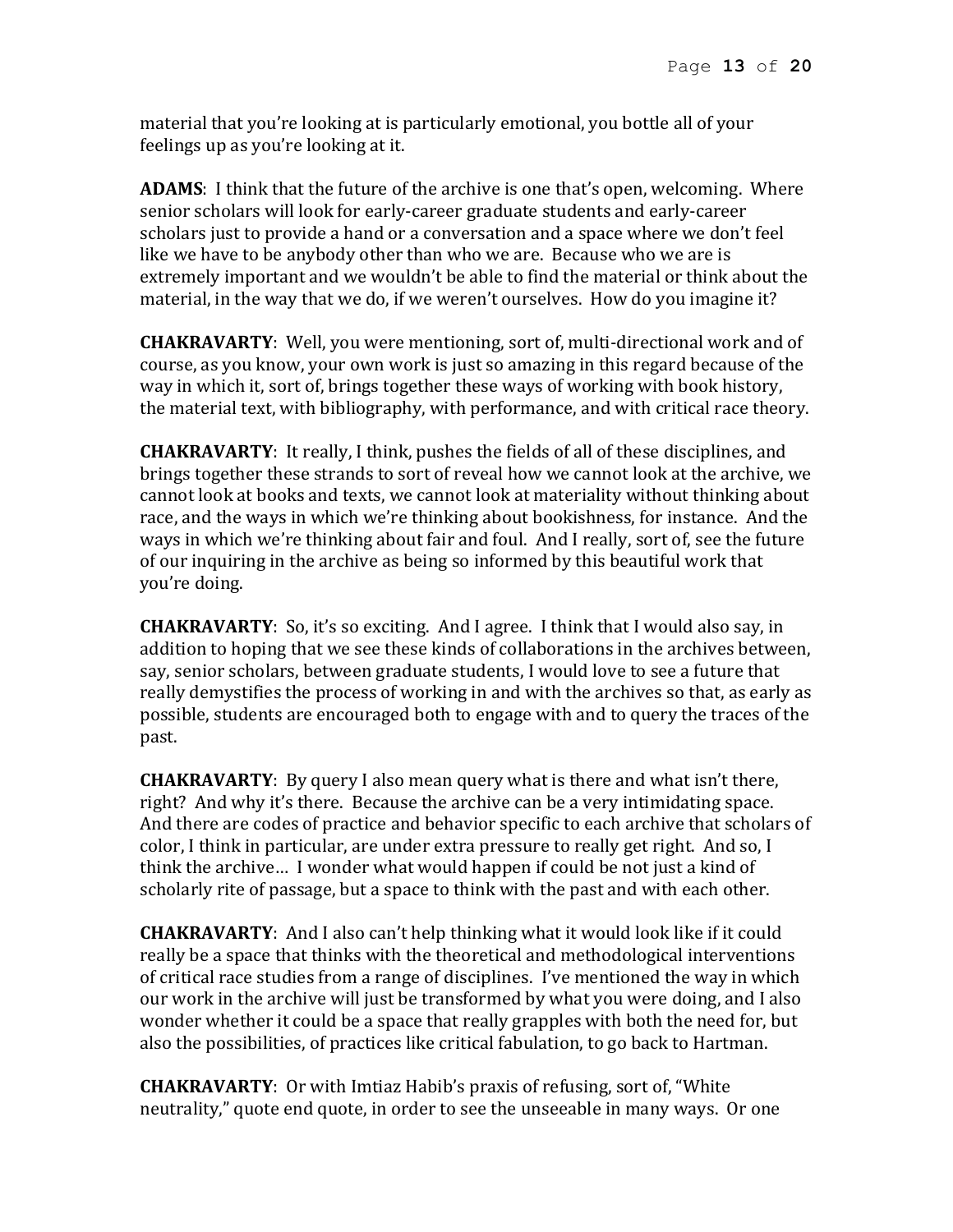that takes, as Habib puts it, "A serious refusal of essentialism as conspiring with fragmentary nature of archival evidence to produce a kind of race innocence." And that's something, that of course, Habib discusses quite a lot in that work.

**CHAKRAVARTY**: So, I'd love to think capaciously with the different kinds of methodologies that are available from critical race studies and from critical race theory and to use those ways of seeing to reveal what is there and what isn't there and why. So, it's been so, so, so fun to talk with you and to think with you.

**CHAKRAVARTY**: Yay. And I think we're starting to get our first questions. So, the first question is asking us to think a little bit about digitalization, which I know we touched on briefly, but it's asking us to think through the consequences of digitalization and the possibilities and implications of digitalization projects.

**ADAMS**: I think, and I'm happy to start with it, one of the things that I love about the fact that so much material has been digitized, is that it allows this work to be brought into the classroom, which is extremely important. Particularly, as you mentioned earlier, about introducing students to think in this way as soon as possible. And it allows us, in a pinch and in a pandemic, to be able to think with this material in the best way that we can.

**ADAMS**: This is not an ideal way of working with the material at all. I am a proponent, pretty obviously, of the physical text, and I'm really interested in it, but I also don't want it to be fetishized to the point where only certain people who need this material for their very technical, bibliographic purposes get to exist in the same space with it.

**ADAMS**: I think it'd important just to breathe the same air as the work that you're engaging with. I mean, I don't think it's necessary to think about maybe Benjamin but at the same time, I think it's important to consider that the actual printed object or painting. There are subtleties and there is even a sense of material size.

**ADAMS**: You can get confused by a digital reproduction of something because you can enlarge it, or the photographs that were taken just sort of skew the proportions. And then when you get to the library and you see that it's actually a very tiny octavo or a mid-sized quarto, and it changes how you think about the text as well.

**ADAMS**: I also think that this would allow scholars who have been somewhat reticent about book history or about material culture, and I think about people who say, "Oh, but Brandi, you work on books, you also work on critical race, but you're the one that deals with the texts, and I don't want people to see that there's a border." It's a false border, you deserve to hold the books that you're working with as well.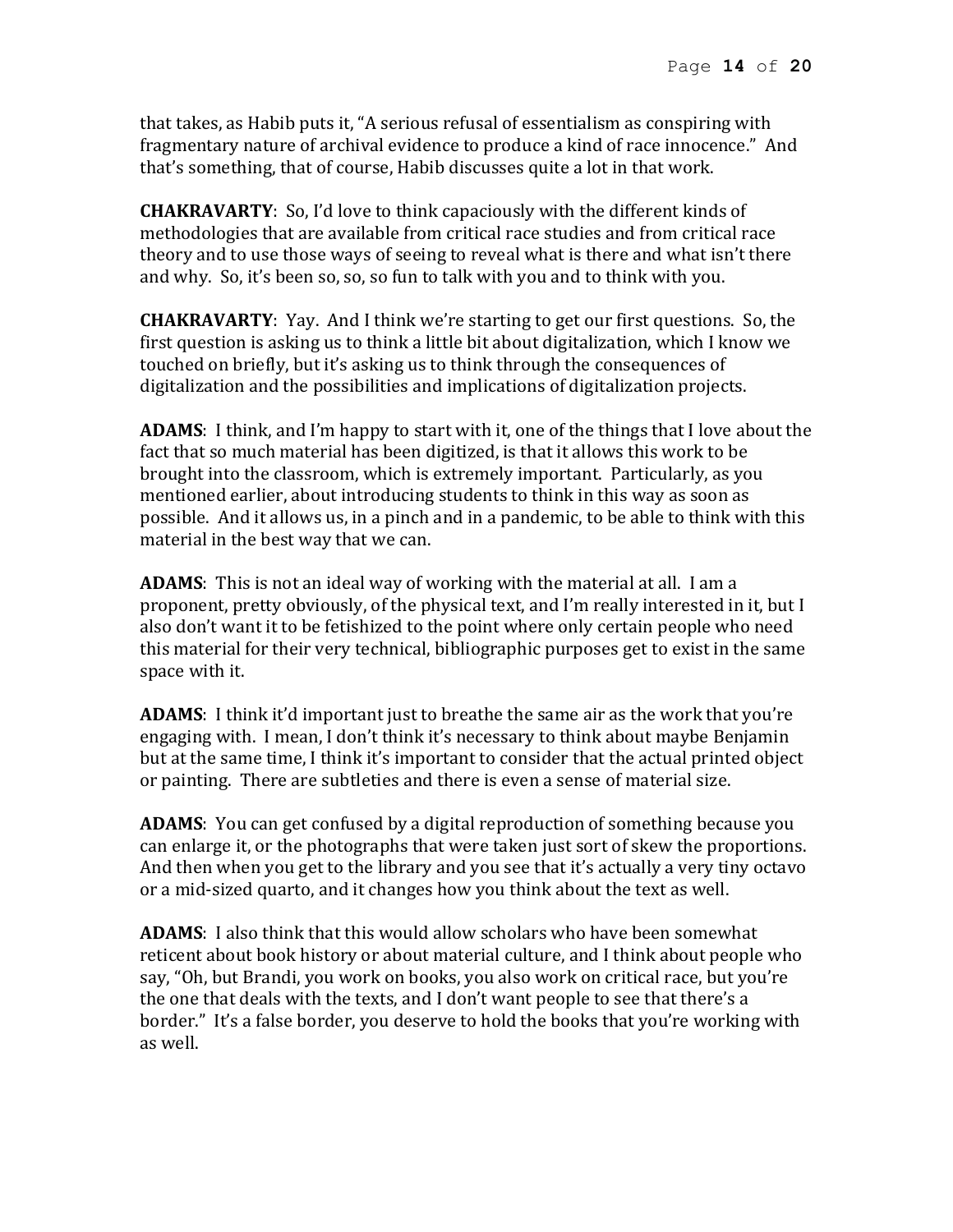**ADAMS**: And I think that seeing them digitally is the first step, but then seeing them in their physical space, it's important and it changes how you relate to the material. What do you think about this project of digitization?

**CHAKRAVARTY**: I think it's really, really important for the reasons you say and also for access. Right? To reach as many people as possible. Thinking along some of the lines that you're thinking as well, I think part of what I would just want us to keep in as part of the conversation is the fact that what we don't want to have happen is a kind of two-tier system that we're worried we might see emerging with something like education, for instance.

**CHAKRAVARTY**: Online education for most people, in-person education for the rarified few in the future, right? Where some people get to see the object itself, get access to it, whereas the rest of us get to see what then becomes constructed as a kind of simulacrum of the object itself. And it's so, so important to have these types of projects, to make them available for as many people as possible, thinking about accessibility, thinking about travel.

**CHAKRAVARTY**: But there is something, as you say, that that piece of the puzzle, that breathing the same air is important, not for its own sake, but to increase the scope of who is seeing to have ownership of, to have access to, who is seen to be able to read and touch and engage with these texts. And that seems like a really important component to this as well.

**CHAKRAVARTY**: So, I think it's vital that we don't lose sight of that piece of the puzzle too. I think we're getting another question in which I'm really interested to think with you about. So, the question is the following, "As librarian and archivist Trevor Owens puts it in a groundbreaking blog post, the term, 'Archive,' often brings with its notions of longevity, safe-keeping, order, and concerns with authenticity."

**CHAKRAVARTY**: "It's about items or records that hang together for good reason. How does this relate to the ways you generally hear the term used by scholars?"

**ADAMS**: That is a wonderful question. And I think what gives me a little bit of pause is this notion of security, longevity, safe-keeping, order, authenticity. Safekeeping from whom? And who gets to, sort of, look at this material?

**ADAMS**: How it gets organized can be done in a way that prolongs longevity, yes, but it can also prolong a history that deters from other histories being told. I think that the act of collecting is also something that I would want to have a conversation with archivists and librarians about in terms of organizational principles. What brings these two, or five, or one hundred pieces of material together?

**ADAMS**: And how do we think through the act of collecting, collating that material? I think it's something that we need to be very careful about. Who is making these claims as well? And I'm not saying that these claims are not valid by any stretch of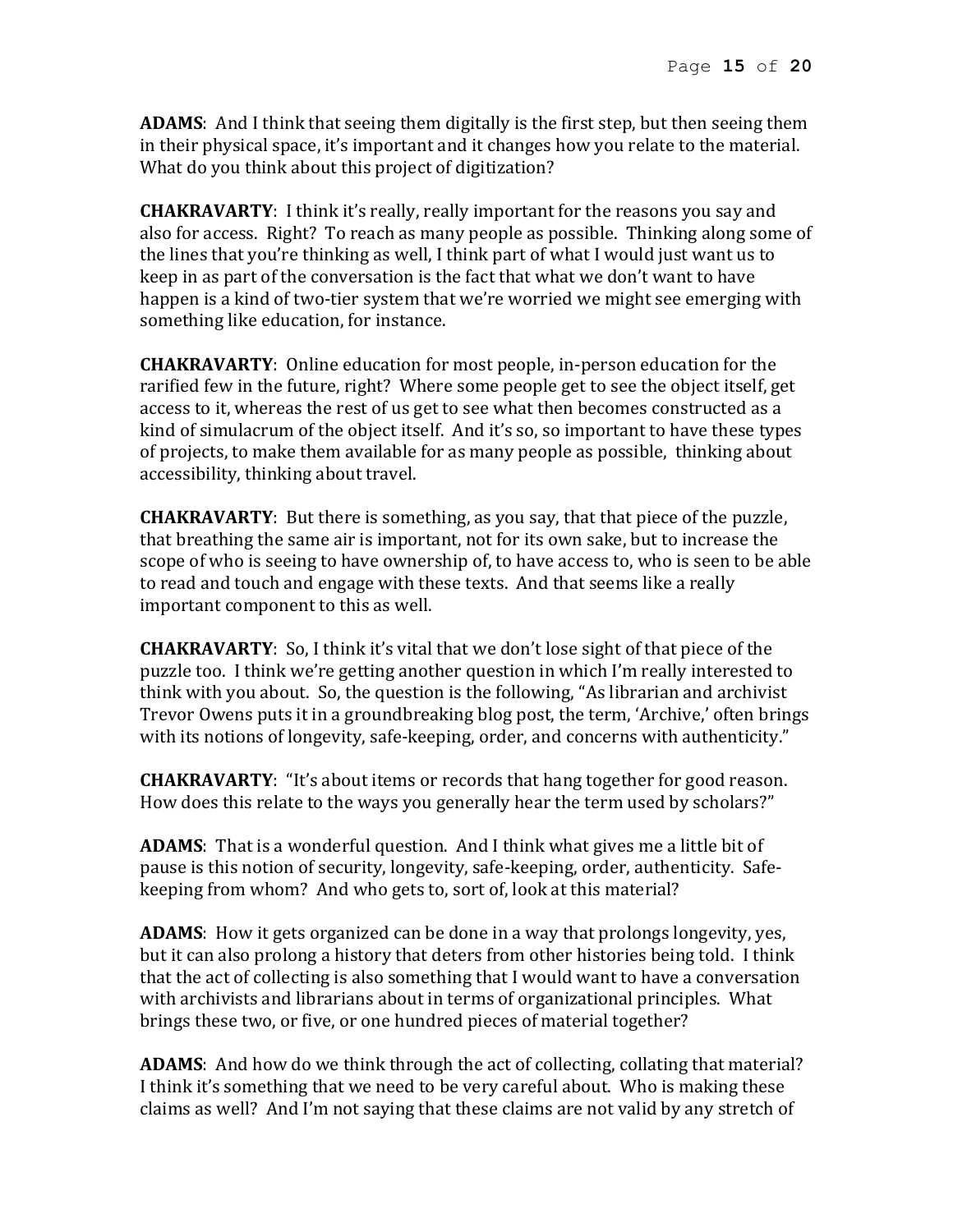the imagination, but how people collect also has to do with who they are. It's not a completely disinterested act. It never will be. I think this goes back to your statement about Imtiaz Habib and, "There's no neutrality."

**ADAMS**: And I think that sometimes people become these renowned archivists and librarians, and they have a very particular point of view about collections and how things are supposed to work, which then affect the scholars who come into the space and how they choose to think about it. And if there are all these unspoken rules about how you're supposed to behave and not supposed to behave, or how you're supposed to interact with this material or not supposed to interact with this material, this makes it just a much more complicated possibility. What do you think?

**CHAKRAVARTY**: I'm really glad you brought up Habib because one of the things I've been thinking about is the way in which he's very explicit that he's looking at particular data in a particular way. And he sort of says, "This is, if not correctable, then our view of this data might change, but the political project stands." Right? And so, I'm really struck by this language of, similarly to you, longevity, safekeeping, all their concerns with authenticity.

**CHAKRAVARTY**: Because, of course, authenticity… First of all, it takes me back to this term, "Verifiability," and that makes me think, again, of, you know, Venus in Two Acts, right? And how do we, sort of, move… I don't want to say move past, but really contend with that pressure on verifiability that forecloses certain kinds of inquiry.

**ADAMS**: Particularly indigenous people. How often do indigenous scholars have to fight that claim? And it is one that… Yeah. That's a big problem.

**CHAKRAVARTY**: Absolutely. Yeah, absolutely. As we think through these problems of verifiable facticity data, I think there can also be a kind of acknowledgement that the archive does a political project and that in approaching it, we can also have a kind of political emphasis that governs our inquiry, and that we should.

CHAKRAVARTY: Right? And I think there's also a sense… I agree that I think the archive often takes on this spectral stability, right? That it has these confines, it has these boundaries. How many times have many of us heard that if it's not there, it doesn't exist? That we need for it to be there in order to look at this particular thing or not be able to look at this particular thing, for instance.

And so, I think we need to, sort of, productively trouble that sense of order and authenticity and really drill down into our assumptions about the stability and the authenticity of the archive.

**CHAKRAVARTY**: And now, of course, I'm thinking back both to that slide you showed at the beginning of our conversation [LAUGHS]. Right? The archives and the archive. And I'm also thinking about, we didn't get to talk much about this, but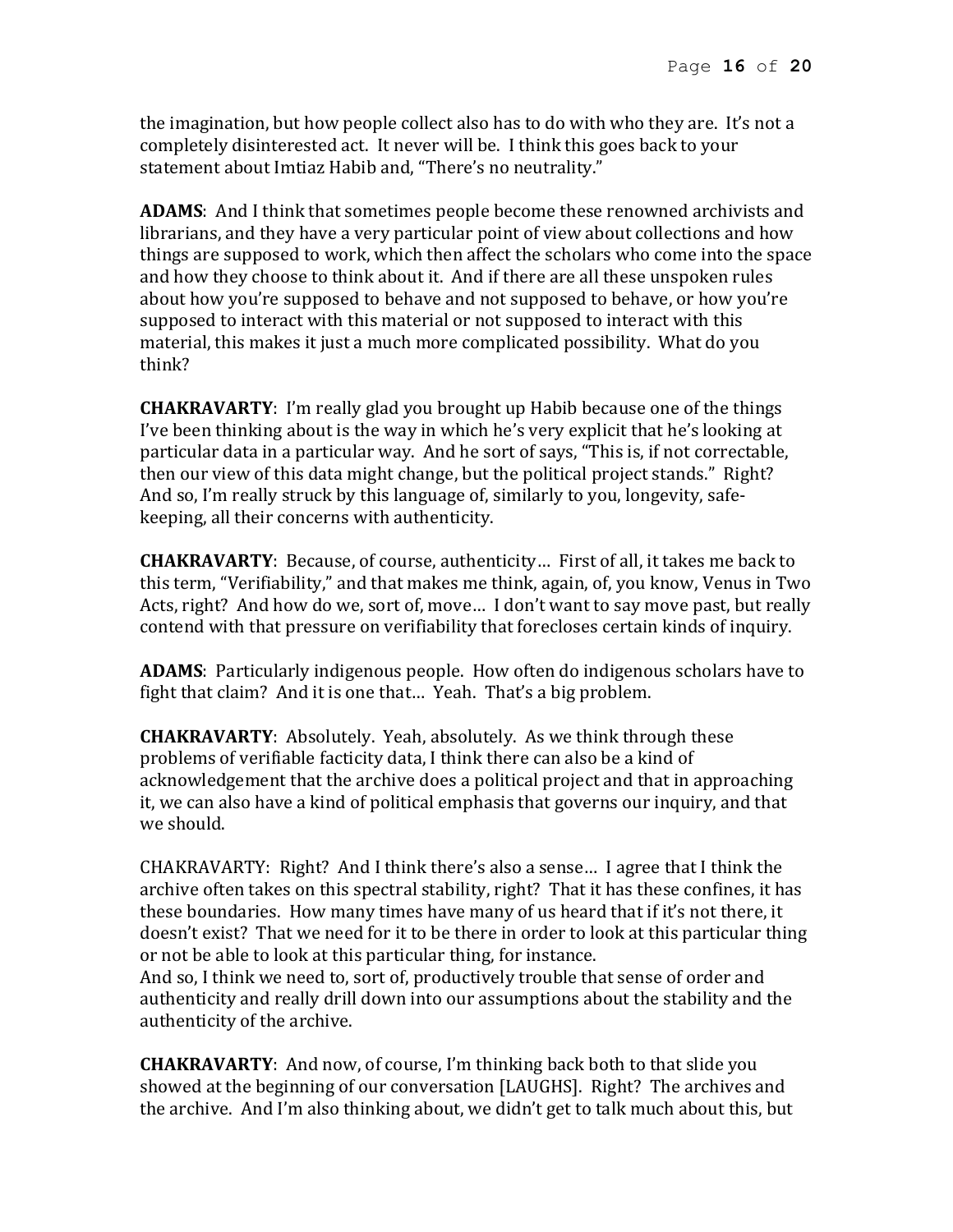the sort of accident of the archive. The strange discovery or the overlooked, provisionally, or incorrectly catalogued, or whatever it is, and what work is that sense of the accident doing under the circumstances?

**CHAKRAVARTY**: And what does it mean that we talk about it in those terms? Right?

**ADAMS**: Absolutely. Absolutely.

**CHAKRAVARTY**: But it seems like we're getting a question actually exactly to some of the things you're starting to say about editions, acknowledges, and epistemologies and archives. And I think we're getting a few questions about decolonizing the archives. And so, someone's asking, "Can archives in settler, colonialist nationals ever be places that can lead conversations about decolonizing? What would a decolonized archive look like if one is even possible? Do we need to continue to build archives, and can you imagine a new model?"

**ADAMS**: I think that I'm going to start with the last question about imagining a new model. And I think, if it's possible, it's one that's truly collaborative. It involves archivists and librarians and scholars from multiple disciplines to sit down and talk about the concerns and the realities of collecting this material and organizing it, and all of the spoken and unspoken rules that govern it, in a very honest way.

**ADAMS**: And to talk about ways in which it can become possible to make this a democratic space where we don't just only offer senior, famous scholars' access to particular material. We acknowledge that the material that we have brought into this space is one that has lived a life of its own and you need to respect that path.

**ADAMS**: And it's one where we want to be honest about who forms the collections. I'm thinking about work that I have been lucky to read early by Dorothy Kim on Belle da Costa Greene's collection and her not being recognized as a black woman who created the Pierpont Morgan's collections, and now is and how that shaped a whole several peoples understanding of several different fields.

**ADAMS**: And I think that it's possible, but it's something that would involve a lot of conversations, and I hope they are conversations that can happen between and among countless scholars. I know that logistically, that is very difficult, but if I had the ability to do that, I think it would be great.

**CHAKRAVARTY**: And to speak to that point too, I wonder whether these conversations also could be predicated on modes of learning about the epistemologies that structure the formation and the continued organization of the archive. Right? So, I'm thinking about particular epistemologies that have been privileged over others. Right?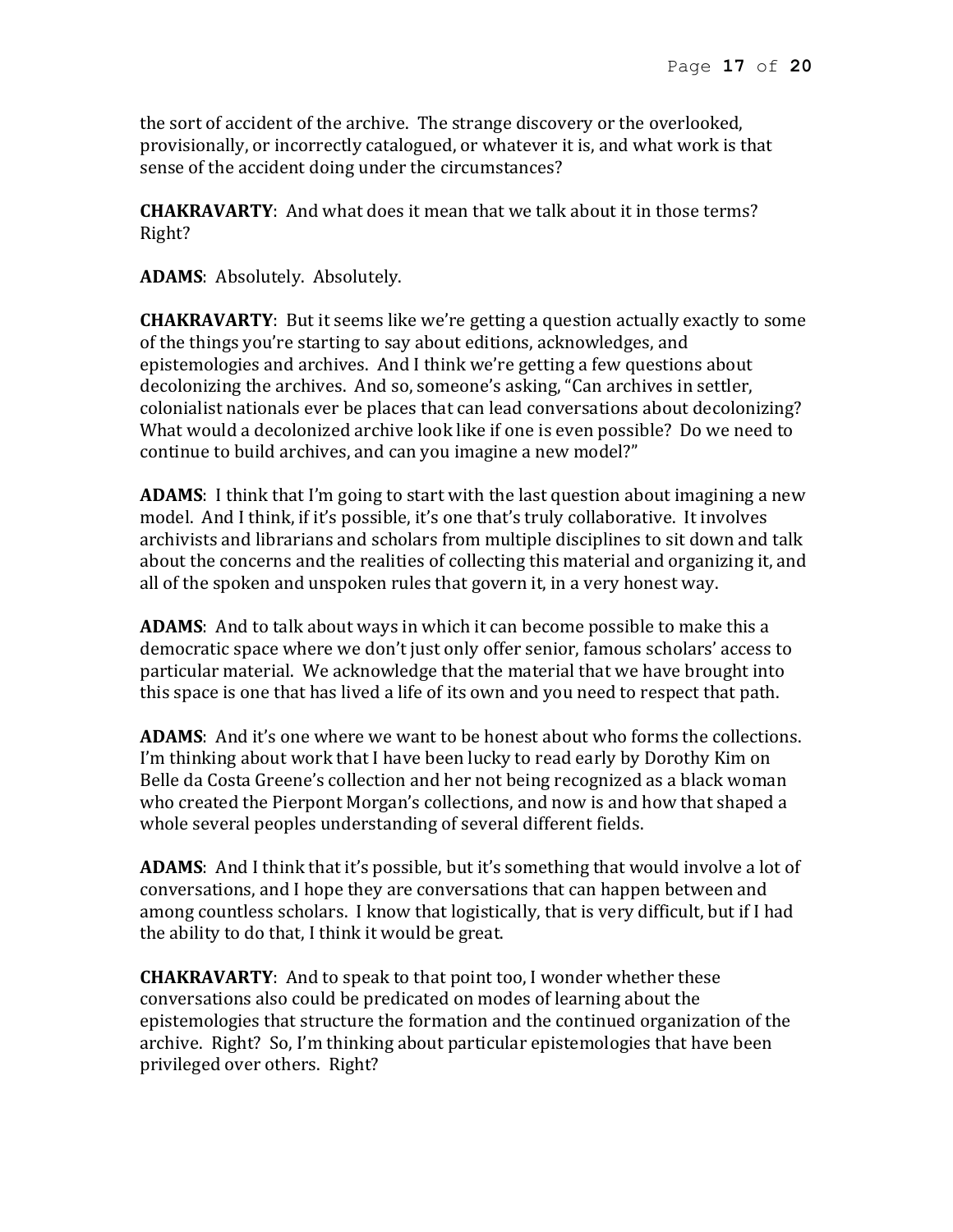**CHAKRAVARTY**: So, what would it mean to think with and consult with the communities who are stewards of these materials, the original stewards of these materials, and what does it mean to learn and think about epistemologies from black studies, from indigenous studies.

**CHAKRAVARTY**: And what would it look like to acknowledge the structuring knowledges of the ways in which archives collect and collate and acquire as particular to European or settler or western modes of, sort of, moving through space, and in relation to these objects.

**CHAKRAVARTY**: And so, to these questions, I think about decolonization, I mean, I will say that I am someone who needs to do a lot more learning in this regard. I know that our institutions are very happy, for the most part, taking on a sort of decolonization, metaphorically using it as a term to sort of say, "Let's include a couple more texts in our curricula," or whatever it is, without asking, really, the hard questions about land or sovereignty.

**CHAKRAVARTY**: And so, I think these are really vital questions about how we can possibly have these conversations without interrogating the settler frameworks within which so many of us are crucially implicated. And I'm really, really grateful for these questions that ask us to think beyond additive models and that are really asking us to consider the basis on which we think about the structures.

**CHAKRAVARTY**: Not only of these collections, but in which we imagine the possibility of archival praxis. So, I'm very grateful. I think we have a last question, "How can scholars model practices of equity and inclusivity for other scholars and for our colleagues who work so hard in libraries, museums, and archives when making their own trips to do research?" I think that's a vital question.

**ADAMS**: I think that it returns back to my need to want to acknowledge everyone that I encounter when thinking or working with a particular text. To stop thinking about people having particular roles in the life of your work, I think that there are absolutely incredible discussions that you can have about a given early book or other piece of material with the people who have been working with it at the circulation desk.

**ADAMS**: The librarians who have worked with it for years. If you're able to talk to conservators, to talk to people who understand the material in a lot of different ways. To talk to your students.

**ADAMS**: Students sometimes ask the most incisive questions and they're able to come at it with yet another perspective. And I think that when you enter the space of a library, just acknowledge that there are so many people who are there who are helping you to do your work, and to have conversations with those people.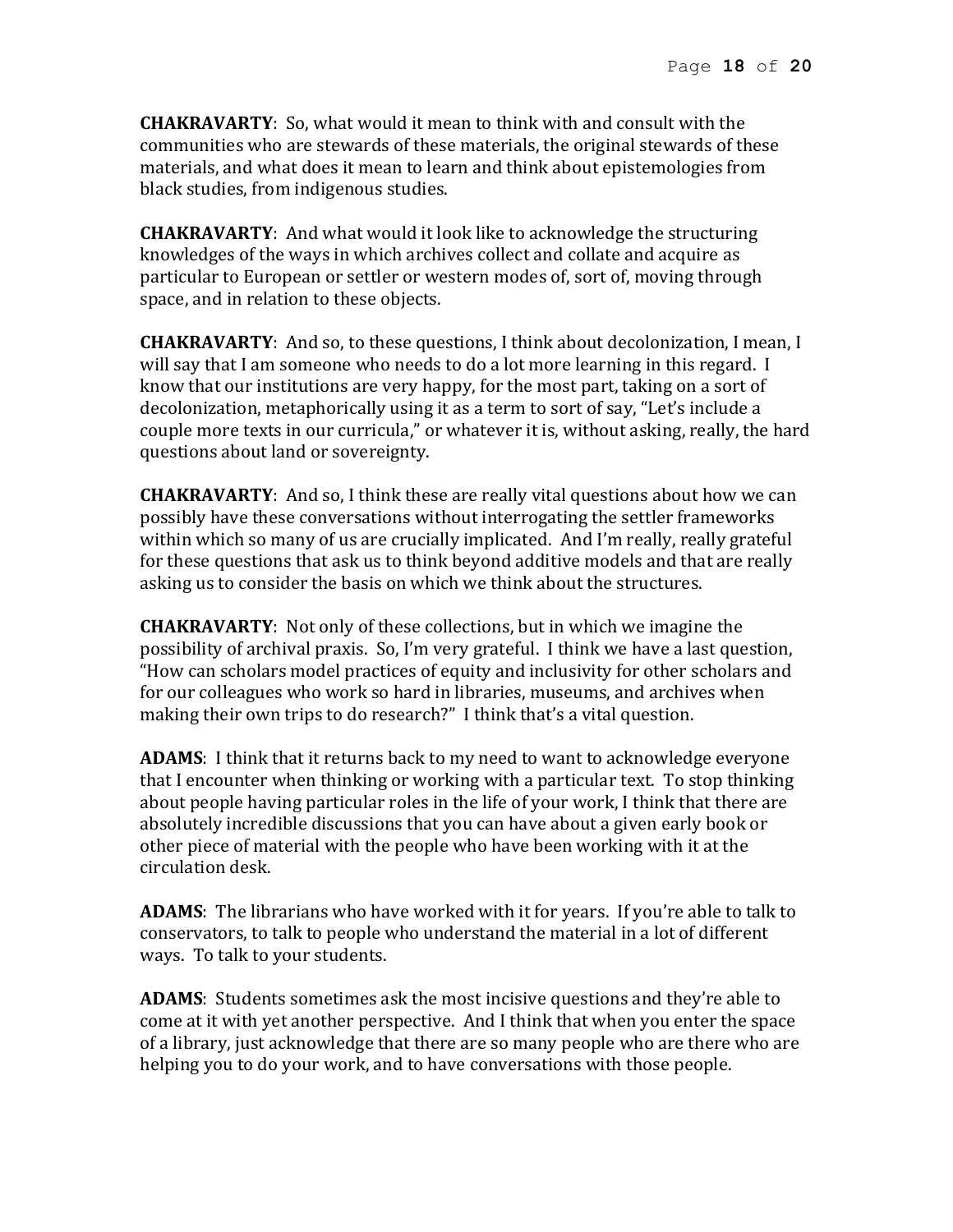**ADAMS**: And maybe, if you're comfortable, to sort of break the political lines and the socio-hierarchical lines that get drawn in the space, to just have a conversation, because the people who've worked there learn so much about the material. They may not have started off as an early modernist while working at the library, but they end up becoming some of the most knowledgeable people because they live with the material.

**ADAMS**: And I think if you walk into a space with that mentality, then you're just more open, and you're happy to talk to people. And I know that a lot of times, scholarly trips are compressed, and you don't have the time to spend hours with people, but even a few minutes, I think, makes an incredible difference to making people feel like they belong in a space. In an archive, in a library, anywhere.

**CHAKRAVARTY**: I think that's so, so important. I love that idea of doing whatever you can to make people feel like they belong in this space. And I think it's so important, I know you've mentioned this a couple times during our conversation, but it's so vital to acknowledge the layers and networks of labor that are such a part of our experience. And we get to see a piece of it, but we don't get to see all of it.

**CHAKRAVARTY**: And so, I think the first step is to acknowledge these various sorts of networks of work, of labor, and in our conversations before we were also thinking about who readies these spaces early in the morning, late at night, after we, sort of, go in and look at the books and come away again. I love that term, to acknowledge fully the ways in which this work is possible.

**CHAKRAVARTY**: And they are so varied. And these networks are so extensive. And I think a couple of things occurred to me. I mentioned the idea, I think, of trying to demystify the process as much as possible, particularly for scholars earlier in their career, scholars who may not have had an opportunity to go to these spaces. There are so many codes of conduct that are written, that are unwritten.

**CHAKRAVARTY**: So, whatever we can do to, sort of, demystify the process in each of these spaces. Each space has its own, sort of rules, and ways of doing things. And they do operate as sort of professional spaces, as institutional spaces. And to acknowledge the contingencies that structure those and who may and may not be more or less comfortable, I think is so important.

**CHAKRAVARTY**: But I love that idea and I think it's a lovely place, maybe, for us to end our conversation with this sense of both acknowledgement and of ensuring, as much as possible, a sense of communal belonging.

**ADAMS**: I feel like it's networks of care for people

**CHAKRAVARTY**: Yes. Absolutely, yes. Yes, absolutely.